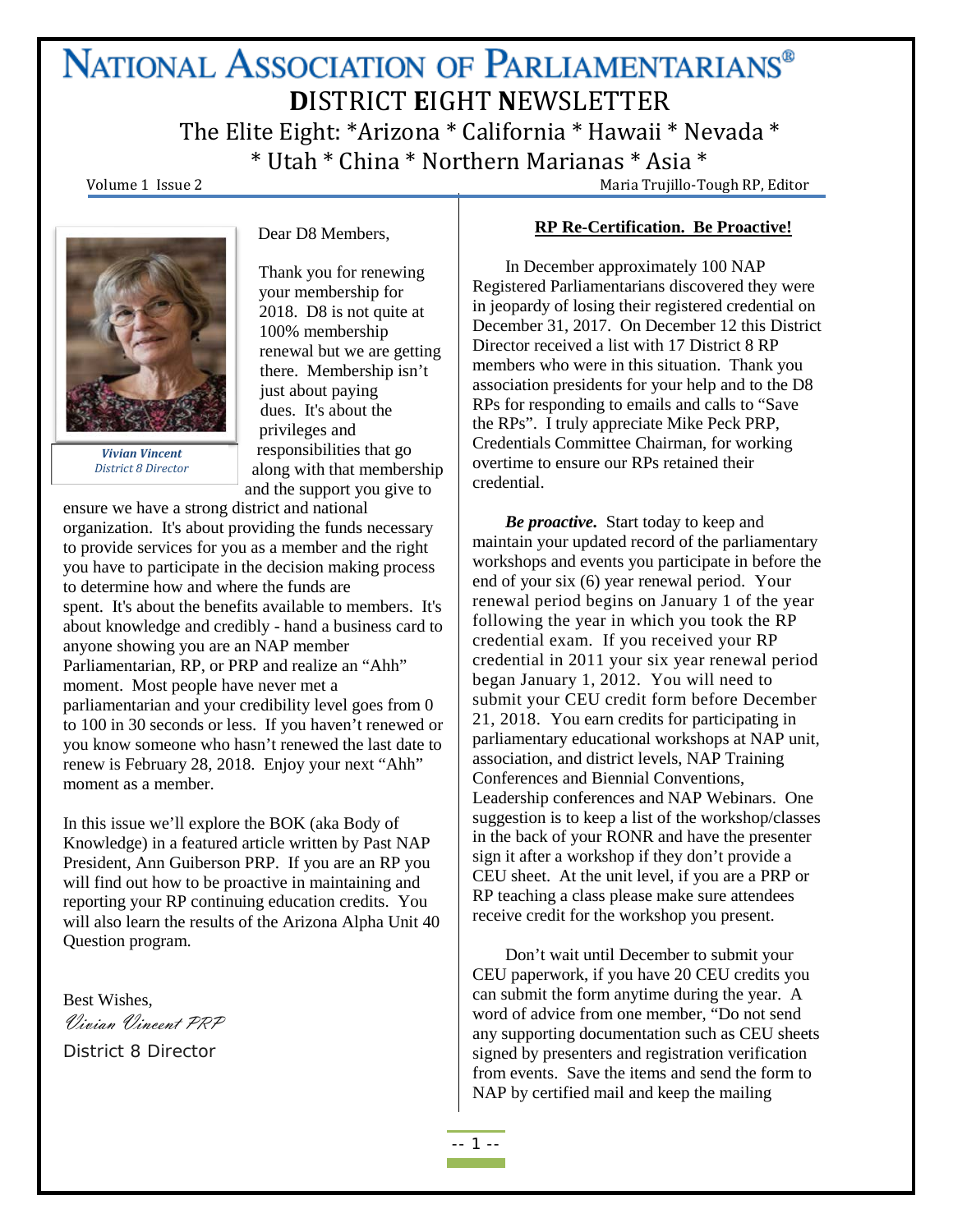receipt." You will find the worksheet, instructions, and reporting form on the NAP website under Documents-Registered Parliamentarians. You can also find your renewal date on the website.

#### PRP Credential Expiring in 2018?

Don't wait until the last minute to register for the PRC! If your PRP six-year renewal period is ending this year its time for you to renew your Professional Registered Parliamentarian credential. You can register for PRC e-modules through the online store (registration closes 30 days prior to the course). Go the NAP website for e-module schedules and registration information. PRC and PQC 2-day courses may also be held at the NAP Training Conference in Buffalo, New York in September.

#### 40 Questions =Three New NAP Members

I am proud to announce that the Arizona Alpha Unit, ASAP, and NAP has three new members! In the last issue of the Elite Eight I shared a plan to assist provisional members become NAP members. Over a three month period the unit's members along side the provisional members read RIB, studied the NAP In Brief Membership Study Guide, and practiced the 100 practice questions from the guide. Members were available as 'Lifelines' who were available to answer questions from the provisional members in emails, text message, or by phone.

At the first session membership applications were given to each provisional member to complete and mail to NAP HQ. All three requested a paper version of the test, however, one received the online version. The online version was problematic in that after attempting to take it three times it could not be completed and the member had to resort to taking the test the next day. The provisional members unanimously decided to skip the lesson in January, the third study session, in favor of taking the test. Alpha members were given random pages from the practice questions to answer while the provisional members were taking the actual membership exam. Alpha's three new members attribute their success to the willingness and encouragement from the Alpha members to support their effort to take the test.

**Announcements Is your unit or association scheduling something? Send the information to Vivian Vincent at [vkvter@gmail.com](mailto:vkvter@gmail.com)**

.

Arizona Alpha Unit invites D8 Members to participate in Robert's Rules of Order Workshop, a parliamentary public workshop, Six amazing workshops and time to relax in the Arizona desert. The event will be held Friday, March 30, 12:30 PM - 3:30 PM and Saturday, March 31, 10:00 AM - 1:00 PM. Registration is \$10 per person or bring a group up to ten people for \$20.00. The registration includes a copy of RONR In Brief. The event will be held at Mesa Community College in Mesa, Arizona. Anyone interested in attending should contact Joe Negila, Workshop Chairman, at [jd.neglia@mesacc.edu](mailto:jd.neglia@mesacc.edu)

A special thank you Ann Guiberson PRP, Past NAP President for providing the following article *Using the Body of Knowledge to Plan Parliamentary Education*  for our newsletter.

You can access the BOK and the Criteria for Credentialing at www.parliamentarians.org/documents/ from the nap website.



March 3 -The CA San Diego East County Parliamentary Unit workshop. The workshop focuses on the Study Guide for the 40 Question membership exam. District 8 Director,Vivian Vincent, will be the presenter. Contact Victoria Cohen [victoriacohen202@gmail.com.](mailto:victoriacohen202@gmail.com)

#### ⁂⁂⁂⁂⁂⁂⁂⁂⁂⁂⁂⁂⁂⁂⁂⁂⁂⁂⁂⁂

*Send announcements of coming events in your area 3 months in advance to Maria Trujillo-Tough at mvtrujil@gmail.com.*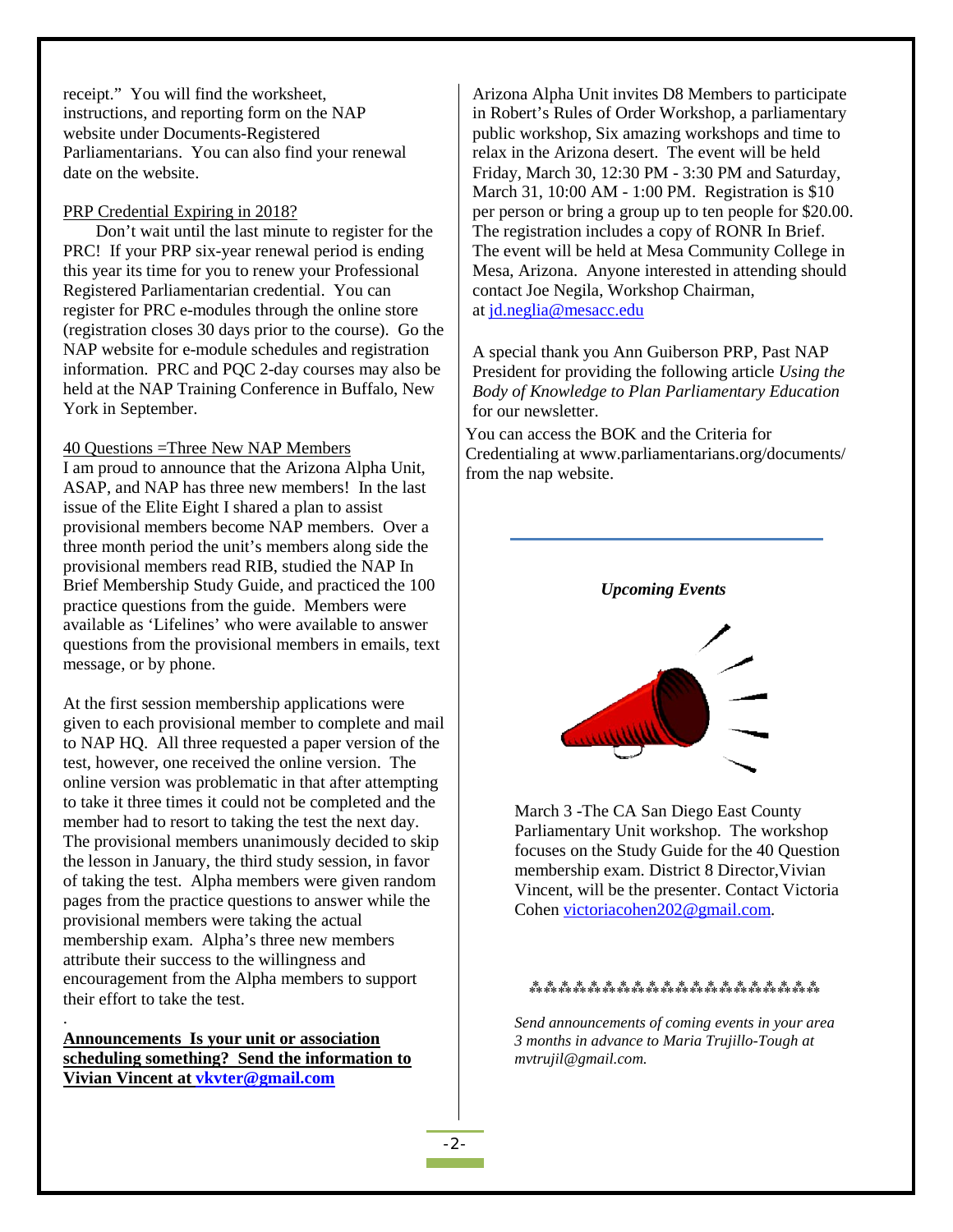### **Using the Body of Knowledge to Plan Parliamentary Education** By Ann Guiberson, PRP

The NAP Board of Directors created a strategic plan in 2012 that called for developing a meaningful body of knowledge and learning path to serve as a foundation for NAP's educational and credentialing programs based on the education section of the strategic plan. The NAP Body of Knowledge, adopted by the Board of Directors in 2015, became the framework for an orderly approach to parliamentary procedure education rather than a haphazard collection of random programs. When you build a house, you need blueprints. The body of knowledge is that blueprint for achieving great parliamentarians for great meetings. It provides consistency on how we study parliamentary procedure.

Because of the breadth of study and the diversity of knowledge levels and uses for parliamentary procedure, the body of knowledge identifies three separate sections: what should members of any organization know and what should they be able to do, what should leaders of any organization know and do, and what should parliamentary consultants know and do. We all can use the NAP Body of Knowledge as the guide to create education that helps all members build their knowledge, grow their skills, and attain recognition for their accomplishments according to their needs.

In the 2015-2017 biennium, the Credentialing Commission took the NAP Body of Knowledge and worked on what parliamentary consultants should know and be able to do. The commission produced the Criteria for Credentialing booklet which contains a complete breakdown of the exact requirements necessary to obtain the Registered Parliamentarian (RP) designation and almost complete work on the requirements necessary to obtain the Professional Registered Parliamentarian (PRP) designation, all based on the NAP Body of Knowledge.

Even though the Criteria for Credentialing is intended to be a guide for those who are

preparing for the RP exam, it is also an excellent guide to use when creating lessons for member and leader areas of the body of knowledge as well. After all, there is a lot of information to absorb and skills to practice. So whether an individual intends to sit for an RP exam or not, the knowledge and skill that lead to the exam are equally appropriate for members and leaders, too.

For example, in the Member section of the NAP Body of Knowledge, the first domain is Meetings which includes what every member should know about organizing and conducting meetings and what they should be able to do. In the Criteria for Credentialing booklet on page 38, specific detailed requirements for Quorum, Standard Order of Business, Orders of the Day, Agenda, Minutes, Recognition, Assignment of the Floor, and Interruption, Handling Motion, and Debate are provided with references. Further, they are coded so it is easy to see what specific things are items you should know off the top of your head, items you should be able to look up in the book quickly, or items you should be able to perform in a demonstration.

By using the combination of the two documents, teachers can prepare lessons that will provide a solid grounding in what members of every organization should know and should be able to do in organizing and conducting meetings.

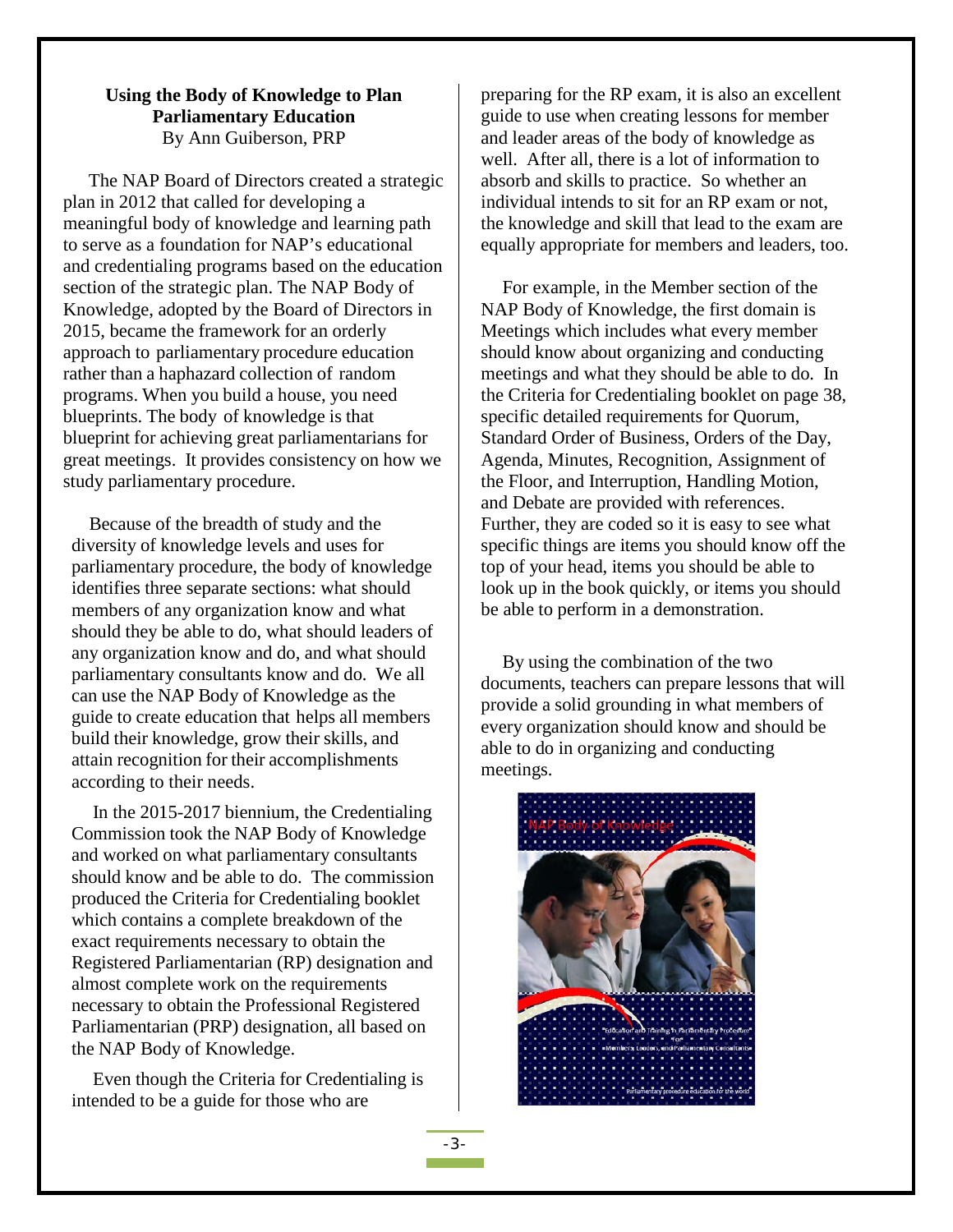Listed below are the performance expectations of the Standard Order of Business. In this example, since the member requirements in the body of knowledge are:

6.4 Define the meanings of "order of business," "orders of the day," and "agenda," as well as the two meanings of "program," given in RONR p. 351, l. 16 to p. 353, l. 2 (including p. 352n\*).

6.5 Know and identify the names and order of the six basic headings in the standard order of business on RONR p. 353, ll. 10-15.

6.6 Know and identify in which organizations the standard order of business is used as explained in RONR, p. 353, ll. 17-26.

6.7 Be able to prepare, or assist the secretary to prepare, a memorandum of the order of business as explained in RONRIB pp. 143-44 and RONR p. 353, l. 27 to p. 354, l. 3. (C)

6.8 Write a script for a presiding officer using the standard order of business, while referencing RONRIB Table C (p. 193) and RONR p. 354, l. 4 to p. 360, l. 23. (C)

6.9 Know and explain how business may be taken up out of its proper order as explained in RONR p. 363, l. 7 to p. 364, l. 13.

Note that item 6.6 is not necessarily a necessary item for members to know but could be included in your lesson. Item 6.7 is designation as something that should be demonstrated so you could make it an exercise in preparing the order of business for an agenda. 6.8 is not relevant for the member level so save that one for your more advanced lessons for leaders or consultants.

Here is another example for the leader section, using the first domain, Conduct of Meetings. While leaders need to know some of the same things as members about meetings, lessons can go into more depth and include much more on

knowing and being able to demonstrate proficiency in handling the most common motions.

Criteria for Credentialing, pages 29-37, provides guidance for all the motions required in the leader section of the body of knowledge in addition to continuing to use the material on page 38-39 about organization and conducting meetings.

Listed below are the first three items given for study of Motions in General:

1.1 Explain the purpose of any motion listed on RONR pp. 63-64, 67-68, 70-72, and 75-76 or RONRIB Chapter 14.

1.2 Identify the name(s) of the appropriate motion(s) used for a given purpose, as described on RONR pp. 63-64, 67-68, 70-72, and 75-76 or RONRIB Chapter 14).

1.3 State the purpose of a motion when it is in order, whether it is debatable and/or amendable, vote required, and when dilatory or improper.

From these three points alone a lesson can be developed with exercises and demonstrations. As you work through the performance requirements here, be sure to refer back to what leaders should know and be able to do in order to select the points that apply to them.

Since learning is a continuum, all members will benefit from the learning guidance of the NAP Body of Knowledge and the specific requirements in the Criteria for Credentialing. There is still plenty of room for your own creativity as well in how you present the information and the interactive exercises, discussions, and demonstrations you design. The result will be well-informed members, competent leaders, and outstanding consultants.

 $-4-$